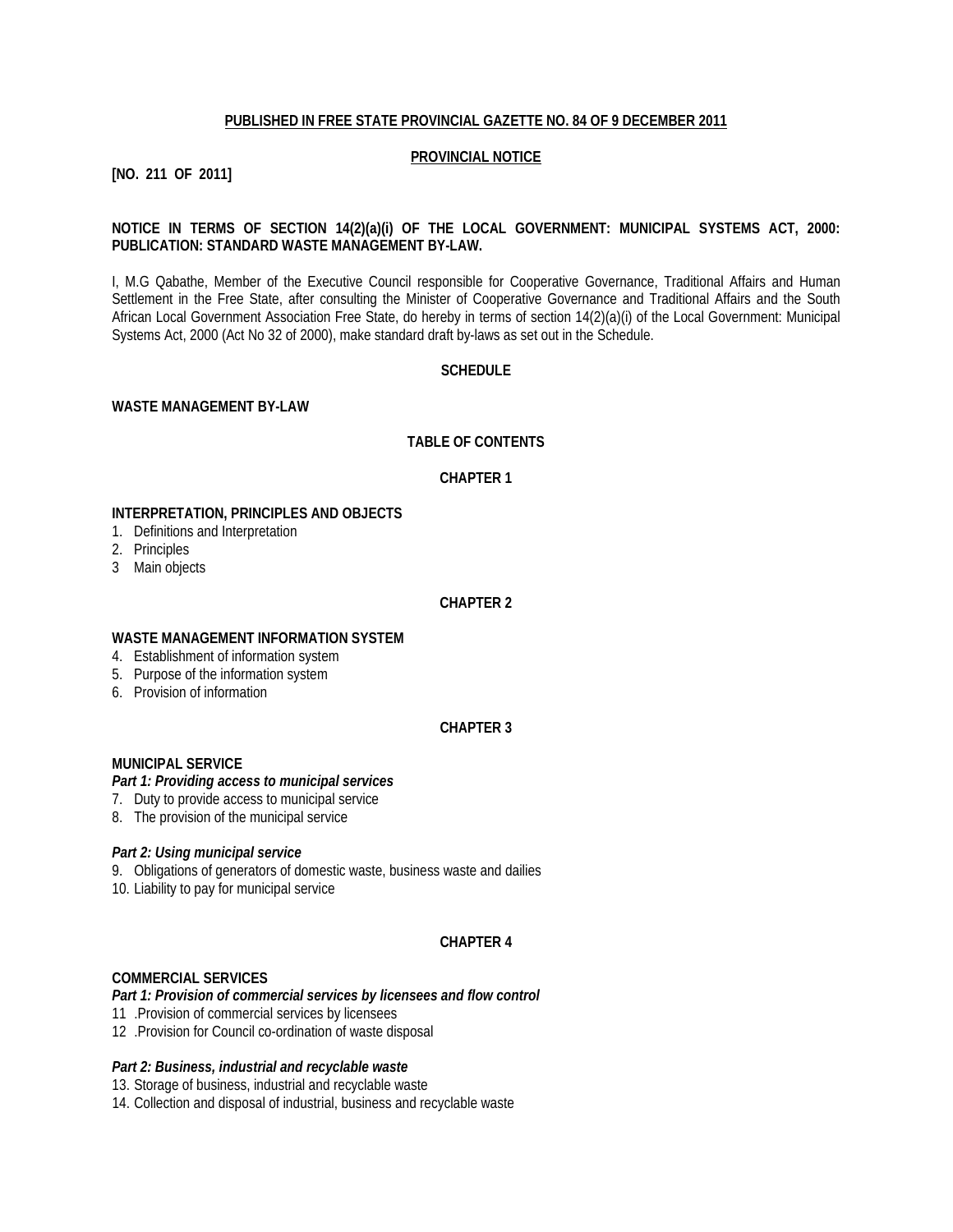### *Part 3: Garden waste and bulky waste*

15. Storage, collection and disposal of garden waste and bulky waste *Part 4: Building waste* 

16 Generation of building waste

17 .Storage of building waste

18. Collection and disposal of building waste

#### *Part 5: Special industrial, hazardous or health care risk waste*

19. Generation of special industrial, hazardous or health care risk waste

20. Storage of special industrial, hazardous or health care risk waste

21. Collection and disposal of special industrial, hazardous or health care risk waste

# **CHAPTER 5**

### **TRANSPORTATION AND DISPOSAL OF WASTE**

22. Transportation of waste

23. Disposal of waste

#### **CHAPTER 6**

#### **LICENSEES**

### 24. Licence requirements

- 25. Licence applications
- 26. Suspension and revocation of licences
- 27. Licence terms and conditions
- 28. Renewal of licences
- 29. Display of licences
- 30. Prohibited conduct
- 31. Exemptions
- 32. Transitional provisions

### **CHAPTER 7**

### **ACCUMULATING WASTE, LITTERING, DUMPING AND ABANDONED ARTICLES**

- 33. Accumulating waste
- 34. Duty to provide facilities for litter
- 35. Prohibition of littering
- 36. Prohibition of dumping and abandoning articles

### **CHAPTER 8**

# **AUTHORISED OFFICIALS AND DESIGNATED OFFICERS**

- 37. Identification documents
- 38. Powers of authorised officials and designated officers
- 39. Powers to question
- 40. Observance of human rights
- 41. Supervision of licensees
- 42. Compliance notices
- 43. Representations

### **CHAPTER 9**

# **MISCELLANEOUS**

- 44. Ownership
- 45. Serving of documents
- 46. Offences and penalties

# **GENERAL PROVISIONS**

47. Repeal of by-laws

### **CHAPTER 11**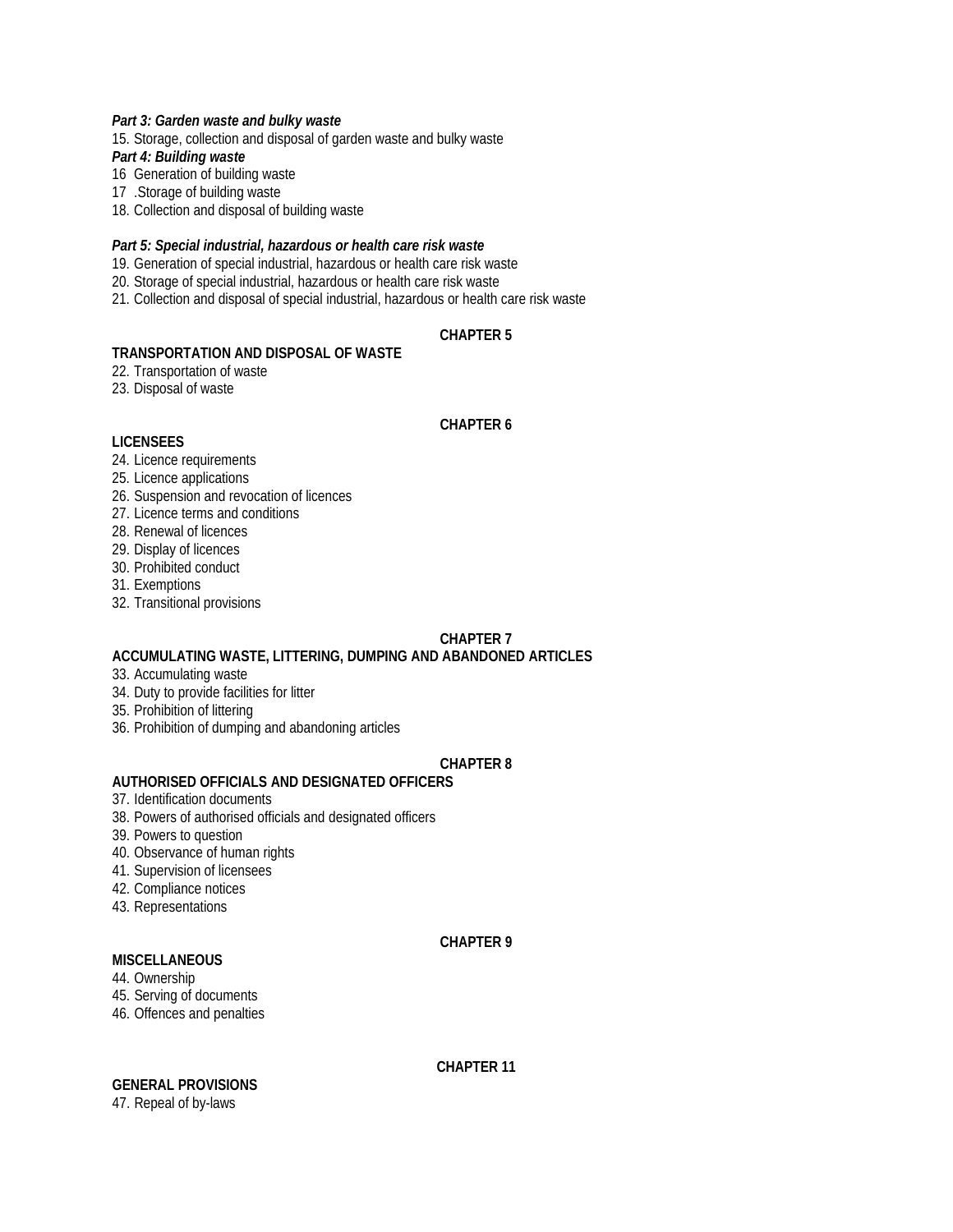48. Short title

#### **CHAPTER 1 INTERPRETATION, PRINCIPLES AND OBJECTS**

#### **Definitions and interpretation**

1. (1) In these By-laws, unless the context otherwise indicates-

**"approved",** in relation to bins, bin liners, containers, receptacles and wrappers means approved by the Council for the collection and storage of waste;

"**authorised official"** means any official of the Council who has been authorised by the Council to administer, implement and enforce the provisions of these By-laws;

**"bin"** means an approved receptacle for the storage of less than 1,5 cubic metres of waste which may be supplied by the Council to premises in terms of these By-laws;

**"bin liner"** means an approved loose plastic or other suitable material liner for use in the interior of a bin;

**"building waste"** means all waste produced during the construction, alteration, repair or demolition of any structure, and includes building rubble, earth, vegetation and rock displaced during such construction, alteration, repair or demolition;

**"bulky waste"** means business waste or domestic waste which by virtue of its mass, shape, size or quantity is inconvenient to remove in the routine door-to-door municipal service provided by the Council;

**"business waste"** means waste, hazardous waste;

**"commercial service"** means any service, excluding the municipal service, relating or connected with accumulating, collecting, managing, recycling, sorting, storing, treating, transporting, disposing, buying or selling of waste or any other manner of handling waste;

**"container"** means an approved receptacle with a capacity greater than 1,5 cubic metres for the temporary storage of waste in terms of these By-laws;

**"Council"** means -

a) the Local Municipality of ..............................established in terms of the Local Government: Municipal Structures Act, 1998, (Act No. 117 of 1998) as amended, exercising its legislative and executive authority through its Municipal Council; or

b) its successor in title; or

c) a structure or person exercising a delegated power or carrying out an instruction, where any power in these bylaws has been delegated or sub-delegated, or an instruction given, as contemplated in section 59 of the Local Government: Municipal Systems Act, 2000 (Act No. 32 of 2000); or

d) except for the purposes of Chapters 6 and 8, a service provider fulfilling a responsibility under these By-laws, assigned to it in terms of section 81(2) of the Systems Act, 2000, or any other law; as the case may be;

**"damage to the environment"** means any pollution, degradation or harm to the environment whether visible or not;

**"dailies"** means putrescible waste generated by hotels, restaurants, food shops, hospitals, and canteens that must be collected on a daily basis, to prevent the waste from decomposing and presenting a nuisance or an environmental or health risk;

**"domestic waste"** means waste generated on premises used solely for residential purposes and purposes of public worship, including halls or other buildings used for religious purposes, but does not include business waste, building waste, garden waste or bulky waste;

**"dump"** means placing waste anywhere other than an approved receptacle or a place designated as a waste handling facility or waste disposal facility by the Council;

**"environment"** means the surroundings within which humans exist and are made up of–

(a) the land, water and atmosphere of the earth,

(b) micro-organisms, plant and animal life,

(c) any part or combination of (a) and (b) and the interrelationships among and between them, and

(d) the physical, chemical aesthetic and cultural properties and conditions of the foregoing that influence human health and well-being;

**"environmental emergency"** means any unexpected or sudden occurrence resulting from any act or omission relating to waste which may cause or has caused serious harm to human health or damage to the environment, regardless of whether the potential for harm or damage is immediate or delayed;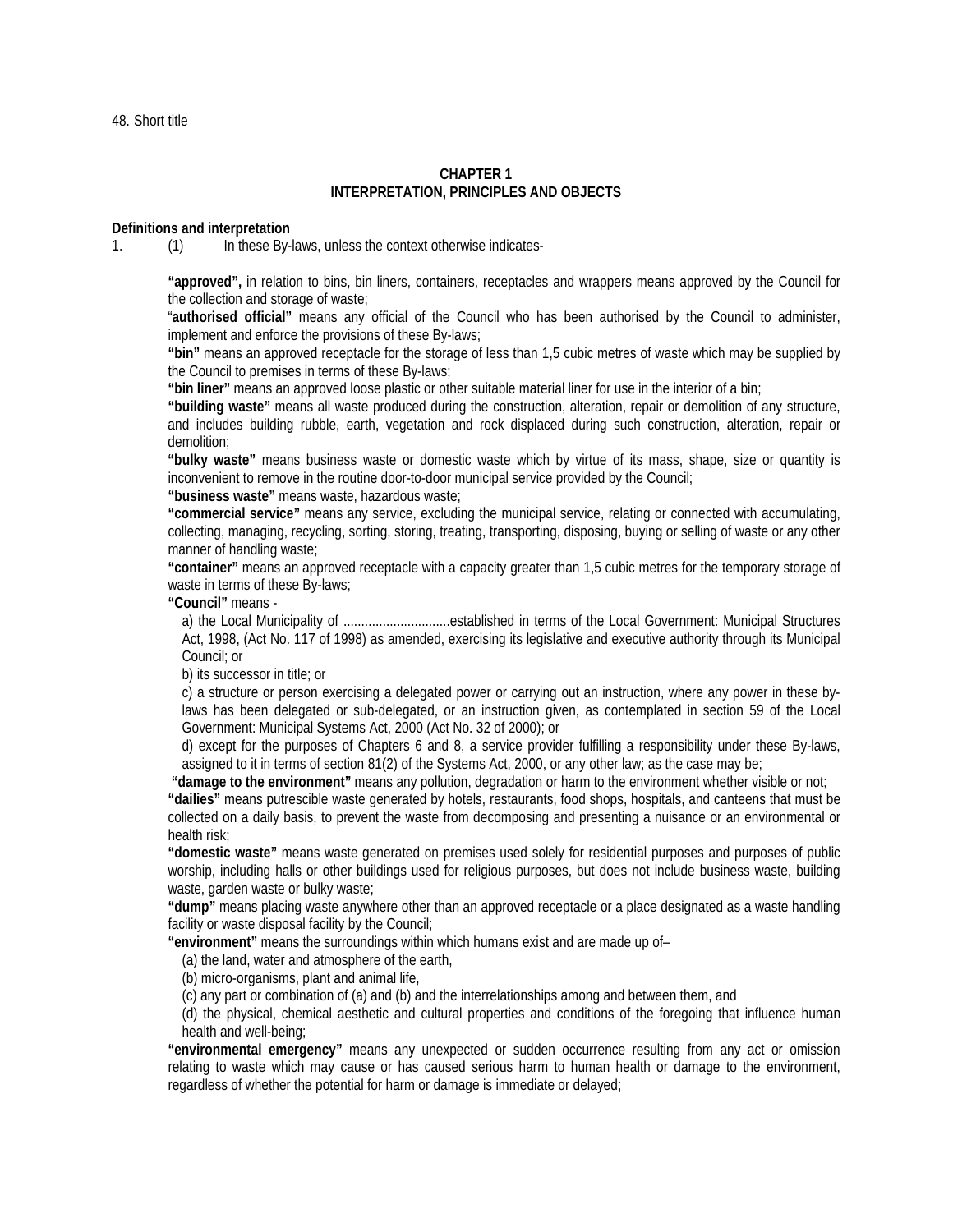**"garden service"** means the provision of gardening services by a licensee including the cutting of grass, pruning of trees or any other horticultural activity including landscaping, in respect of any domestic, business, commercial or industrial premises;

**"garden waste"** means waste generated as a result of normal domestic gardening activities, including grass cuttings, leaves, plants, flowers and other similar small and light organic matter, but does not include tree branches with a diameter thicker than 40 mm at any point of its length, bulky waste, building waste or any waste generated as a result of garden service activities;

**"garden waste handling facility"** means a waste handling facility in or on which garden waste or any other recyclable waste is received and temporarily stored ;

**"hazardous waste"** means waste containing, or contaminated by, poison, any corrosive agent, any flammable substance having an open flash-point of less than 90 deg C, an explosive, radioactive material, any chemical or any other waste that has the potential even in low concentrations to have a significant adverse effect on public health or the environment because of its inherent toxicological, chemical and physical characteristics;

**"health care risk waste"** means all hazardous waste generated at any health care facility such as a hospital, clinic, laboratory, medical research institution, dental or medical practitioner or veterinarian;

**"industrial waste"** means waste generated as a result of manufacturing, maintenance, fabricating, processing or dismantling activities, but does not include building waste, business waste, dailies, special industrial waste, hazardous waste, health care risk waste or domestic waste;

**"land reclamation"** means the planned and engineered disposal of inert or other appropriate waste for the purpose of constructing any facility or changing the natural features of any piece of land;

**"level of service"** means the frequency of the municipal service and the type of service point;

**"licensee"** means any person who has obtained a licence in terms of Chapter 6;

**"litter"** means any object or matter which is discarded by a person in any place except in an approved receptacle provided for that purpose or at a waste handling facility or waste disposal facility;

**"local community"** in relation to the Council means that body of persons comprising-

(a) the residents in the municipal area,

(b) the ratepayers of the Council,

(c) any civic organisation and non-governmental, private sector or labour organisation or body which is involved in local affairs within the municipal area, and

(d) visitors and other people residing outside of the municipal area who, because of their presence in that area, make use of services or facilities provided by the Council;

**"municipal manager"** means the municipal manager appointed in terms of section 82(1)(a) of the Structures Act;

**"municipal service"** means the municipal service relating to the collection of waste, including domestic waste, business waste and dailies, provided exclusively by the Council in accordance with Chapter 3 of these By-laws, and which in the case of business waste extends only to waste deposited in bin liners, bins and 240 litre wheeled bins;

**"nuisance"** means any injury, harm, damage, inconvenience or annoyance to any person which is caused in any way whatsoever by the improper handling or management of waste, including but not limited to, the storage, placement, collection, transport or disposal of waste, or by littering;

**"occupier"** includes any person in actual occupation of land or premises without regard to the title under which he or she occupies, and, in the case of premises let, includes the person receiving the rent payable by the lodgers or tenants whether for his own account or as an agent for any person entitled thereto or interested therein;

**"owner"** includes any person who has the title to land or premises or any person receiving the rent or profits of land or premises, or who would receive such rent or profits if such land or premises were let, whether for his own account or as an agent for any person entitled thereto or interested therein and in relation to premises on a sectional title register opened in terms of section 12 of the Sectional Titles Act, 1986 (Act No. 95 of 1986), means the body corporate as defined in that Act;

**"pollution"** means any change in the environment caused by –

(a) any substance; or

(b) noise, odour, dust or heat, emitted from any activity, including the storage or treatment of any waste or substance, construction and the provision of any service, whether engaged in by any person or an organ of state;

if that change has an adverse effect on human health or well-being or on the composition, resilience and productivity of a natural or managed ecosystem, or on material useful to people, or will have such an effect in the future;

**"premises"** means an erf or any other portion of land, including any building thereon or any other structure utilised for business, industrial, agricultural or residential purposes;

**"prescribed fee"** means a fee determined by the Council by resolution in terms any applicable legislation;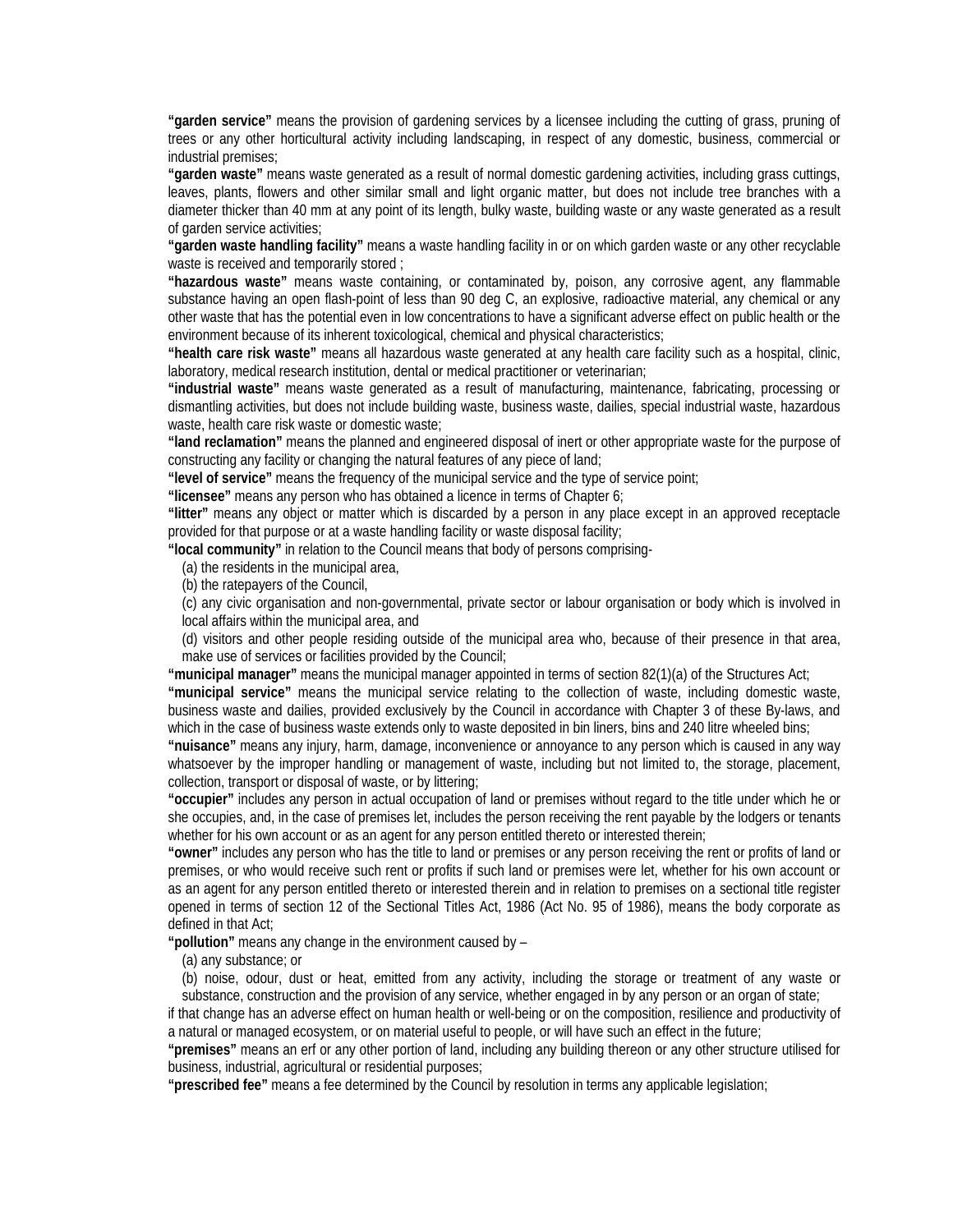**"public place"** includes any public building, public road, overhead bridge, subway, pavement, footpath, sidewalk, lane, square, open space, garden, park or enclosed space, vested in the Council, and any road, place or thoroughfare however created which is in the undisturbed use of the public or which the public has the right to use or the right to access;

**"public road"** means any road, street or thoroughfare or any other place, whether a thoroughfare or not, which is commonly used by the public or any section thereof or to which the public or any section thereof has a right of access and includes –

(a) the verge of any such road, street or thoroughfare;

(b) any bridge or drift traversed by any such road, street or thoroughfare; and

(c) any other work or object forming part of or connected with or belonging to such road, street or thoroughfare;

**"radioactive material"** means any substance consisting of, or containing, any radioactive nuclide, whether natural or artificial;

**"radioactive waste"** means any radioactive material which is, or is intended to be, disposed of as waste;

**"recyclable waste"** means waste which has been separated from the waste stream, and set aside for purposes of recycling;

**"recycling"** means the use, re-use or reclamation of material so that it re-enters an industrial process rather than becoming waste;

**"resident",** in relation to the municipal area, means a person who is ordinarily resident within that area;

**"SANS Codes"** means the South African National Standards Codes of Practice or the South African Bureau of Standards Codes of Practice as contemplated in Government Notice No. 1373 published in Government Gazette 24002, dated 8 November 2002 in terms of the Standards Act, 1993 (Act No. 29 of 1993);

**"special industrial waste"** means waste consisting of a liquid, sludge or solid substance, resulting from a manufacturing process, industrial treatment or the pre-treatment for disposal purposes of any industrial or mining liquid waste;

**"storage"** means the storage of waste for a period of less than 90 days;

**"Structures Act"** means the Local Government: Municipal Structures Act, 1998 (Act No. 117 of 1998);

**"sustainable development"** means the integration of social, economic and environmental factors into planning, implementation and decision-making so as to procure that development serves present and future generations;

**"Systems Act"** means the Local Government: Municipal Systems Act, 2000 (Act No. 32 of 2000);

**"target"** means any desired air quality, water quality or waste standard contained in any legislation;

**"verge"** means a verge as defined in the National Road Traffic Act, 1996 (Act No. 93 of 1996);

**"waste"** means any undesirable or superfluous matter, material, by-product or residue of any process or activity that has been discarded, accumulated or stored for the purpose of treatment, discarding or recycling and may be liquid or solid, may include products that contain a gaseous component and may originate from domestic, commercial, medical or industrial activities, but does not include any gas or gaseous product which may be regulated by national legislation;

**"waste disposal facility**" means any facility or site which receives waste for treatment or disposal thereof, and which is operated in terms of a permit obtained from the National Department of Water Affairs and Forestry or any other competent authority or if such a facility is an incinerator, subject to registration or such permission as is required by law, and includes a garden waste handling facility;

**"waste generator"** means any person who generates or produces waste;

**"waste handling facility"** means any facility on or in which waste is accepted, accumulated, handled, recycled, sorted, stored or treated prior to its transfer for treatment by way of incineration or for final disposal;

**"waste stream"** means a type of waste, including building waste; business waste; bulky waste; dailies; domestic waste; garden waste; hazardous waste; health care risk waste; industrial waste; recyclable waste and special industrial waste;

**"workplace"** means any place within the municipal area on or in which or in connection with which, a person undertakes the municipal service or a commercial service;

**"wrapper"** means a plastic or other approved material covering that totally encloses bales or slugs of compacted waste.

- (2) If any provision in these By-laws vests or imposes any power, function or duty of the Council in or on an employee of the Council and such power, function or duty has in terms of section 81(2) of the Systems Act, or any other law, been assigned to a service provider, the reference in such provision to such employee must be read as a reference to the service provider or, where applicable, an employee of the service provider authorised by it.
- (3) Three Bylaws are subject to the National Environmental Management: Waste Act, 2008 (Act No. 59 of 2008).

### **Principles**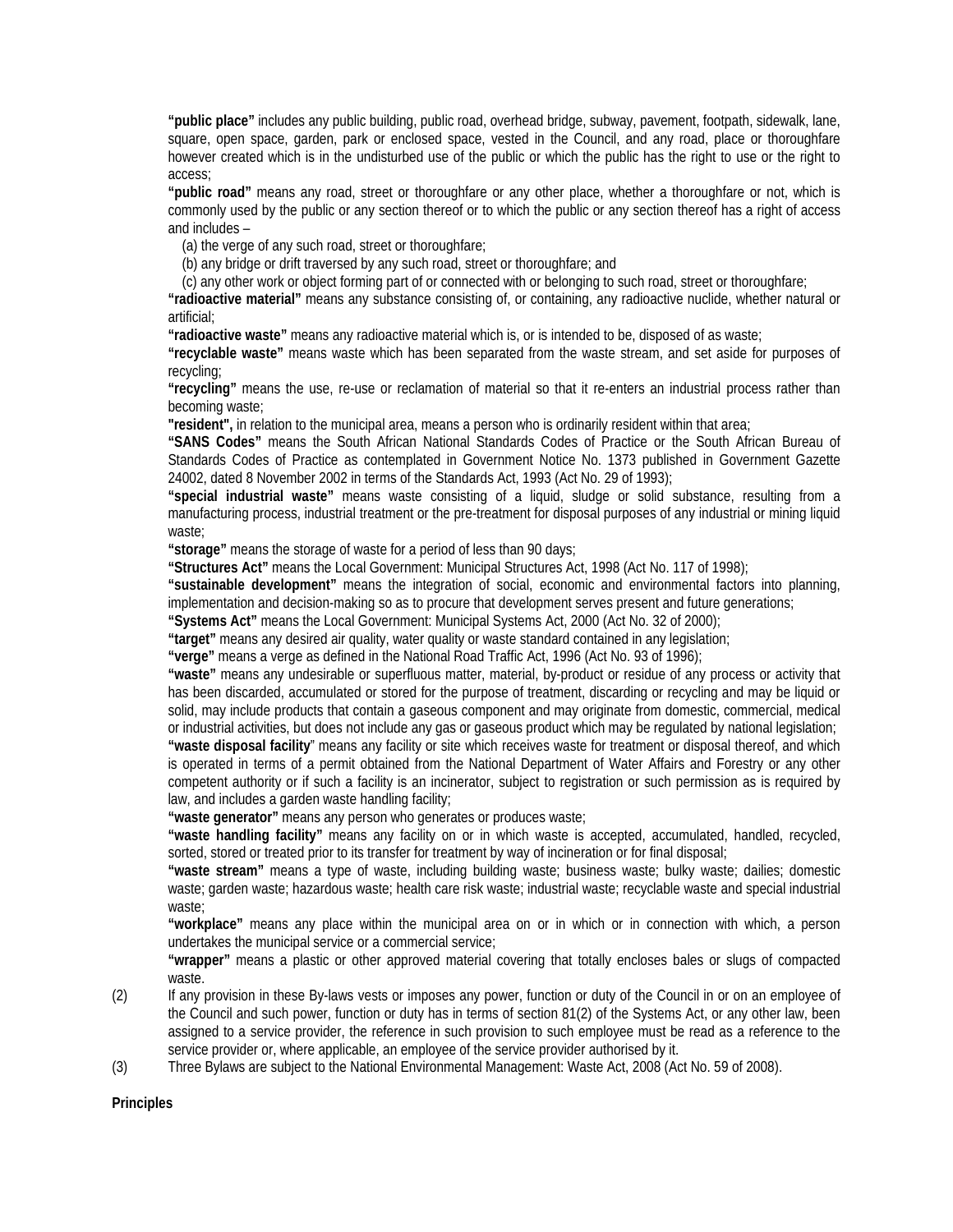- 2. (1) The Council has the responsibility to ensure that all waste generated within the municipal area is
	- (a) collected, disposed of or recycled in accordance with these By-laws; and
	- (b) that such collection, disposal or recycling takes account of the waste management hierarchy set out in subsection (2).
	- (2) The underlying principle of these By-laws is to establish a waste management hierarchy in the following order of priority:
		- (a) Avoidance, waste minimisation and waste reduction;
		- (b) re-use;
		- (c) recycling, reprocessing and treatment; and
		- (d) disposal.
	- (3) Any authorised official must, as far as reasonably possible, take into account the hierarchy specified in subsection (2).

## **Main objects**

3. (1) The main objects of these By-laws are―

- (a) the regulation of the collection, disposal, treatment and recycling of waste;
- (b) the regulation of the provision of the municipal service by a service provider and commercial services by licensees; and
- (c) enhancing sustainable development.
- (2) In pursuing the main objects of these By-laws, and in particular the object set out in subsection (1)(c), the Council must-
	- (a) endeavour to minimise the consumption of natural resources;<br>(b) promote the re-use and recycling of waste;
	- (b) promote the re-use and recycling of waste;<br>(c) encourage waste separation to facilitate re-
	- encourage waste separation to facilitate re-use and recycling;
	- (d) promote the effective resourcing, planning and delivery of the municipal service and commercial services;
	- (e) endeavour to achieve integrated waste planning and services on a local basis;
	- (f) promote and ensure an environmentally responsible municipal service and commercial service; and
	- (g) endeavour to ensure compliance with the provisions of these By-laws.

# **CHAPTER 2 WASTE MANAGEMENT INFORMATION SYSTEM**

### **Establishment of an information system**

- 4. (1) The Council must establish and maintain a waste management information system which records how waste is managed within the municipal area.
	- (2) The waste management information system may include any information relating to or connected with the management of waste within the municipal area.

### **Purpose of the information system**

5. (1) The purpose of the waste management information system referred to in section 4, is for the Council to -

- (a) record data relating to the implementation of the local waste plan and the management of waste in the municipal area;
	- (b) record information held by the Council in relation to any of the matters referred to in section  $6(1)$ ;
	- (c) furnish information upon request or as required by law to the national government;<br>(d) aather information and undertake strategic planning regarding potential and
	- gather information and undertake strategic planning regarding potential and actual waste generators, service providers and licensees; and
	- (e) provide information to waste generators, service providers, licensees and the local community in order to –
		- (i) facilitate monitoring of the performance of the Council, service providers and licensees, and, where applicable, waste generators;
		- (ii) stimulate research; and
		- (iii) assist the Council to achieve the main objects of these By-laws specified in section 3.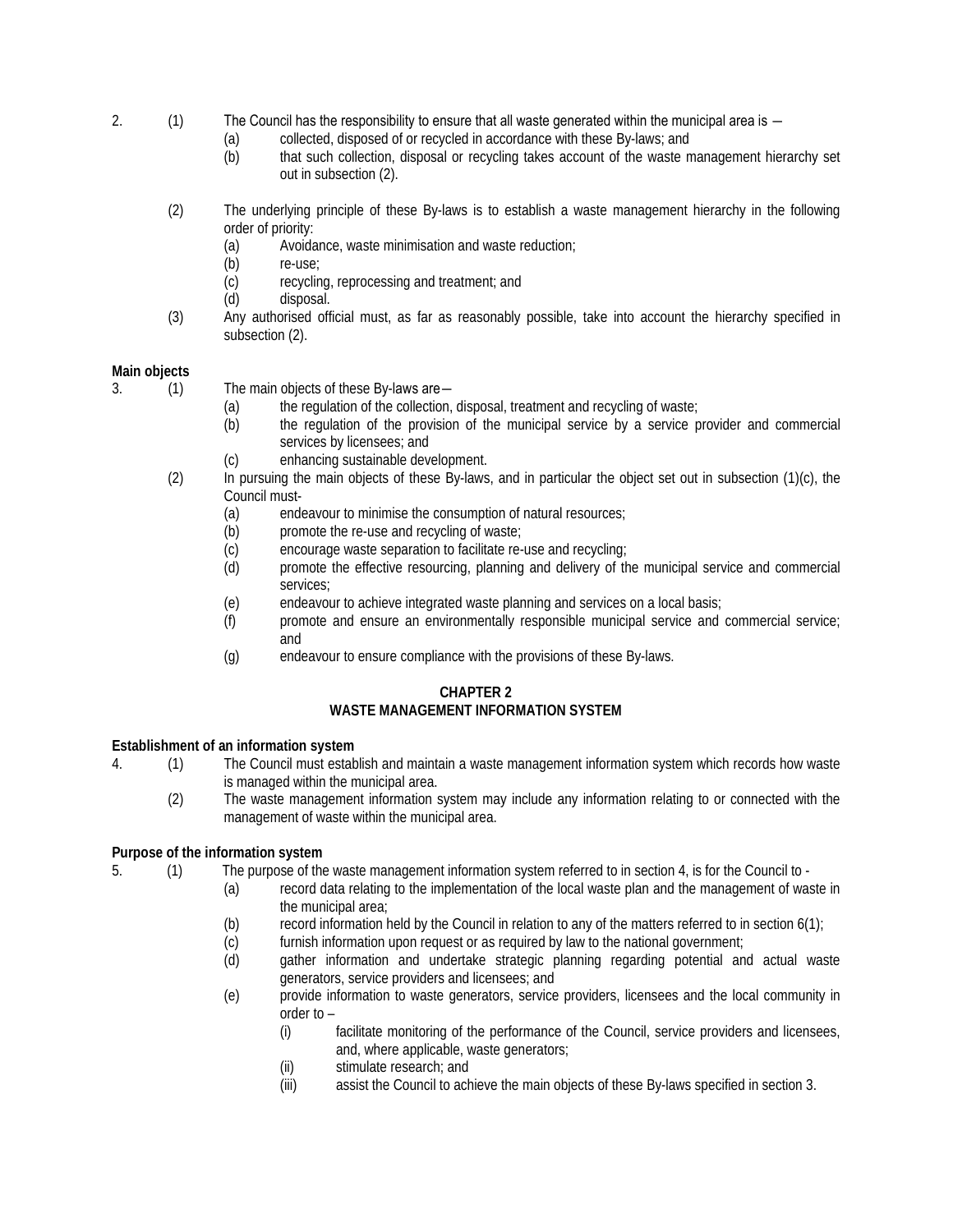# **Provision of information**

- 6. (1) The Council may, subject to the provisions of any other law including the common law, require any waste generator, licensee, service provider or person involved in or associated with the provision of the municipal service or any commercial service within the municipal area to furnish information to the Council which may reasonably be required for the information system, and which may concern-
	- (a) significant sources of waste generation and the identification of the generators of waste;
	- (b) quantities and classes of waste generated;
	- (c) management of waste by waste generators;
	- (d) waste handling, waste treatment and waste disposal facilities;
	- (e) population and development profiles;
	- (f) reports on progress in achieving waste management targets;
	- (g) the management of radioactive waste;
	- $(h)$  any information which has been compiled in accordance with section 27(2)(d);
	- (i) markets for waste by class of waste or category; and<br>(i) any other information required by legislation, regulation
	- any other information required by legislation, regulations or guidelines.

(2) The Council may determine when and how often information must be furnished.

#### **CHAPTER 3 MUNICIPAL SERVICE**

### **Part 1: Providing access to municipal services**

#### **Duty to provide access to municipal service**

- 7. (1) The Council has a duty to the local community progressively to ensure efficient, affordable, economical and sustainable access to the municipal service.
	- (2) The duty referred to in subsection (1) is subject to
		- (a) the obligation of the members of the local community to pay the prescribed fee, for the provision of the municipal service, which must be in accordance with any nationally prescribed norms and standards for rates and tariffs; and
		- (b) the right of the Council to differentiate between categories of users and geographical areas when setting service standards and levels of service for the provision of the municipal service.
	- (3) The Council must take the following factors into account in ensuring access to the municipal service:
		- (a) the waste management hierarchy set out in section  $2(2)$ ;<br>(b) the need to use resources efficiently;
			- the need to use resources efficiently;
			- (c) the need for affordability;
			- (d) the requirements of operational efficiency;
			- (e) the requirements of equity; and
			- (f) the need to protect human health and the environment.

### **The provision of the municipal service**

- 8. (1) The Council must as far as reasonably possible and subject to the provisions of these By-laws, provide for the collection of domestic waste, business waste and dailies on a regular basis and at a cost to end users determined in accordance with the prescribed fee.
	- (2) In relation to the municipal service, the Council may determine-
		- (a) the quantities of waste that will be collected;
		- (b) which residential or commercial premises require an increased frequency of the municipal service for reasons of health, safety or environmental protection;
		- (c) the maximum amount of waste that may be placed for collection without the provision of an additional service or payment of an additional prescribed fee; and
		- (d) requirements for the provision of waste storage areas and access to such areas in respect of premises which are constructed or reconstructed after the commencement of these By-laws.
	- (3) The Council may instruct a generator of waste to provide, an approved receptacle for the storage of domestic waste, business waste and dailies pending collection or the Council may provide such receptacle which remains the property of the Council.
	- (4) In providing the municipal service, the Council may determine or designate-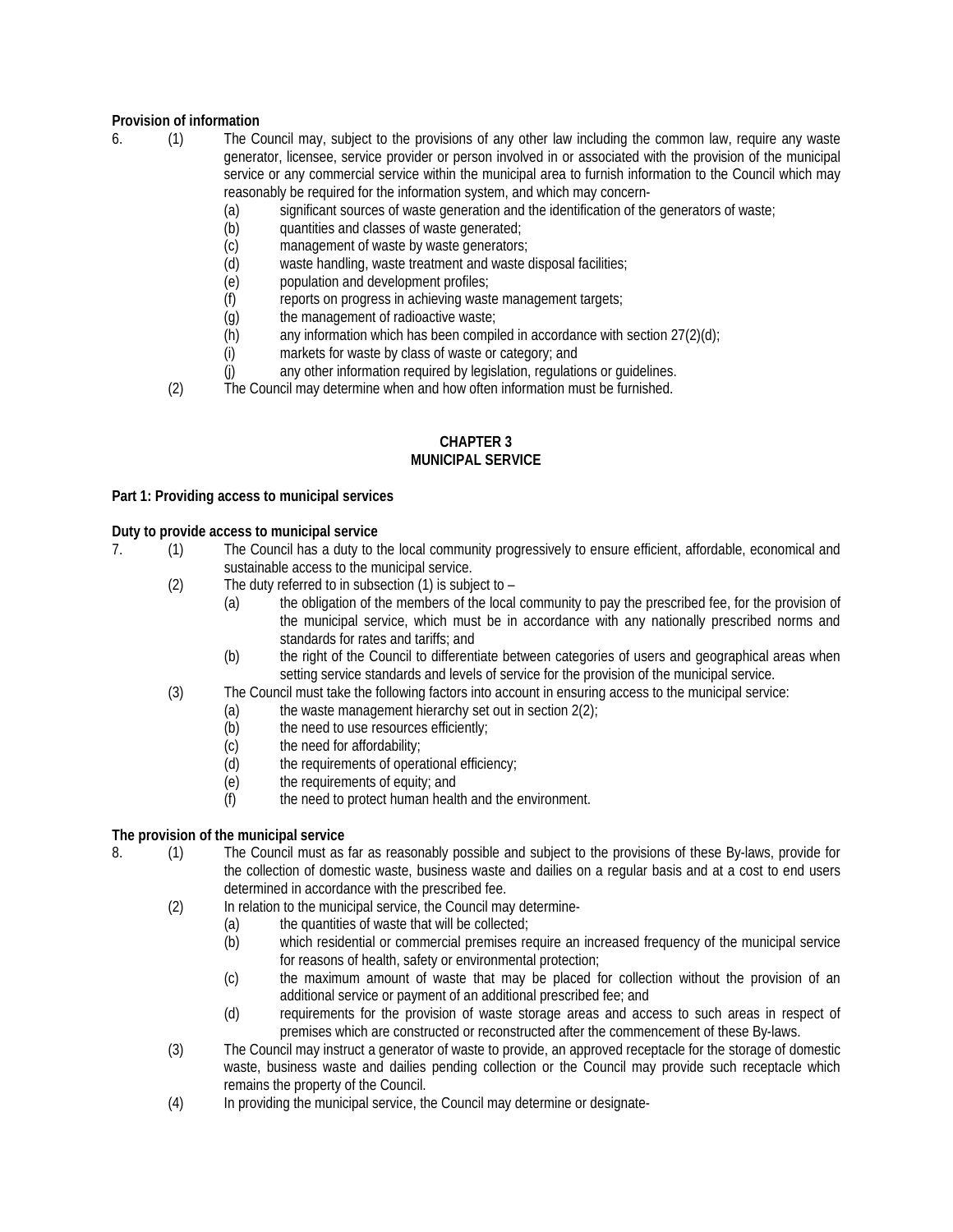- (a) collection schedules;
- (b) locations for placing approved receptacles for collection;
- (c) which types of waste generated by the occupier of any premises are separable for the purposes of recycling and the conditions for their separation, storage or collection; and
- (d) which waste items are unsuitable for collection because they do not constitute domestic waste, and if waste is determined to be unsuitable for collection, a process for collection of such waste should be recommended to the owner of the waste.
- (5) The Council may require a generator of dailies or business waste to compact that portion of the waste that is compactable, if the quantity of dailies or business waste generated on premises requires daily removal of more than the equivalent of eight 240-litre bins and if, in the opinion of the Council, the major portion of such waste is compactable.
- (6) An occupier of premises may elect to compact any volume of waste referred to in subsection (5), and place it into an approved receptacle or wrapper, provided-
	- (a) the capacity of the wrapper does not exceed 85 litres and the mass of the wrapper and contents does not exceed 35 kilograms; and
	- (b) after the waste has been compacted and put into the wrapper, it is placed in an approved receptacle and stored so as to prevent damage to the wrapper or any nuisance arising until it is collected.
- (7) Any approved receptacle used in terms of subsection (6) may be collected, emptied and returned to the premises by the Council at such intervals as it may consider necessary.
- (8) The Council may at any time review any decision taken by it in terms of subsection (4).
- (9) The Council must in writing notify every generator of domestic waste, business waste and dailies of any decision taken in terms of subsection (2) or (3) relating to his or her premises.
- (10) Non-receipt of a notice contemplated in subsection (9), does not affect the application of any provision of these By-laws nor the liability to pay any prescribed fee provided for in these By-laws.

# **PART 2: USING MUNICIPAL SERVICES**

### **Obligations of generators of domestic waste, business waste and dailies**

- 9. (1) Any person generating domestic waste, business waste and dailies, other than waste which has been designated by the Council as recyclable as contemplated in section 8(4)(c), must place such waste, in an approved receptacle.
	- (2) No person may allow an animal in his or her control to interfere with, overturn or damage a receptacle, which has been placed for collection.
	- (3) The occupier of premises must ensure that
		- (a) no hot ash, unwrapped glass or other domestic waste, business waste or dailies which may cause damage to approved receptacles or which may cause injury to the Council's employees while carrying out their duties in terms of these By-laws, is placed in an approved receptacle before suitable steps have been taken to avoid such damage or injury;
		- (b) no material, including any liquid, which by reason of its mass or other characteristics is likely to render an approved receptacle unreasonably difficult for employees of the Council to handle or carry, is placed in an approved receptacle;
		- (c) every approved receptacle on the premises is kept closed save when waste is being deposited in it or discharged from it, and every approved receptacle is kept in a clean and hygienic condition;
		- (d) no approved receptacle delivered by the Council is used for any purpose other than the storage of domestic waste, business waste and dailies and, in particular, that no fire is lit in such receptacle;
		- (e) an approved receptacle is placed outside the entrance to the premises before a time and on a day of the week specified by the Council by written notice to the owner or occupier of the premises, except where, on written application to the Council, the Council has indicated in writing that it is satisfied that a person is physically infirm or otherwise incapable of complying with the notice;
		- (f) an approved receptacle, placed in accordance with paragraph (e) is not damaged and properly closed so as to prevent the dispersal of its contents; and
		- (g) dailies are not placed in a receptacle or compactor where they are able to contaminate another waste stream.
	- (4) The owner or occupier of premises must provide space and any other facility considered necessary by the Council on the premises for the storage of approved receptacles.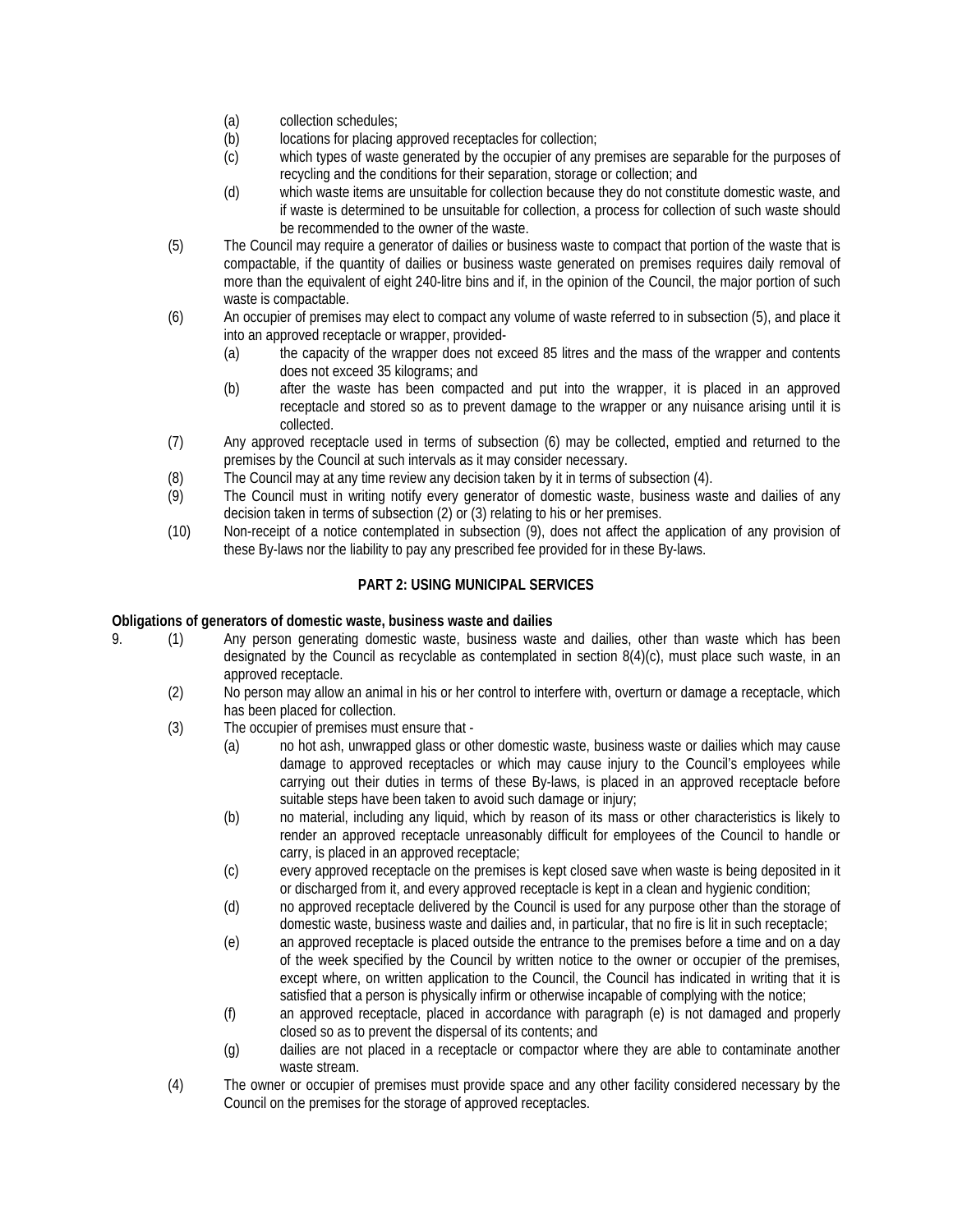- (5) The space provided in terms of subsection (4), must
	- (a) be in a position on the premises which will allow the storage of any approved receptacle without it being visible from a public road or public place;
	- (b) if dailies are generated on premises
		- (i) be in a position which will allow the collection and removal of that waste by the Council's employees without hindrance; and
		- (ii) not be more than 20 metres from the entrance to the premises used for the collection of waste by the Council;
	- (c) be so located as to permit convenient access to and egress from such space for the Council's waste collection vehicles;
	- (d) comply with any further requirements imposed by the Council by written notice to the owner or occupier of the premises; and
	- (e) be constructed in accordance with the requirements of any applicable legislation relating to buildings.
- (6) The occupier of premises must place or cause the approved receptacles to be placed in the space provided in terms of subsection (4) and must at all times keep them there.
- (7) Notwithstanding the provisions of subsection (6)-
	- (a) in the case of a building erected, or a building, the building plans of which have been approved, prior to the commencement of these By-laws; or
	- (b) in the event of the Council being unable to collect and remove waste from the space provided in terms of subsection (4).

the Council may, having regard to the avoidance of a nuisance and the convenience of collection of waste, indicate a position within or outside the premises concerned where approved receptacles must be placed for the collection and removal of waste and such receptacles must then be placed in that position at such times and for such period as the Council may require.

## **Liability to pay for municipal service**

- 10. (1) The owner of premises is liable to pay to the Council the prescribed fee for the provision of the municipal service, and is not entitled to exemption from, or reduction of the amount of such fee by reason of not making use, or of making a partial or limited use, of the municipal service.
	- (2) (a) A prescribed fee becomes due and payable on the due date for payment stipulated in the account;
		- (b) Non-receipt of an account does not relieve the person concerned of the liability to pay a prescribed fee before or on the due date.

#### **CHAPTER 4 COMMERCIAL SERVICES**

## **PART 1: PROVISION OF COMMERCIAL SERVICES BY LICENSEES AND FLOW CONTROL**

### **Provision of commercial services by licensees**

- 11. (1) Except in the case of garden waste, only a licensee may provide a commercial service.
	- (2) Any person requiring a commercial service must satisfy himself or herself that the contractor is licensed to collect and dispose of the category of waste that has been generated.

### **Provision for Council co-ordination of waste disposal**

- 12. (1) The Council may by a notice published in the Provincial Gazette, direct that a category of waste be disposed of at a particular waste disposal facility or waste handling facility.
	- (2) No person may dispose of a category of waste at a waste disposal facility or waste handling facility which is not designated for receipt of that category of waste in a notice in terms of subsection (1) or designated by the Council under other empowering legislation prior to the commencement of these By-laws.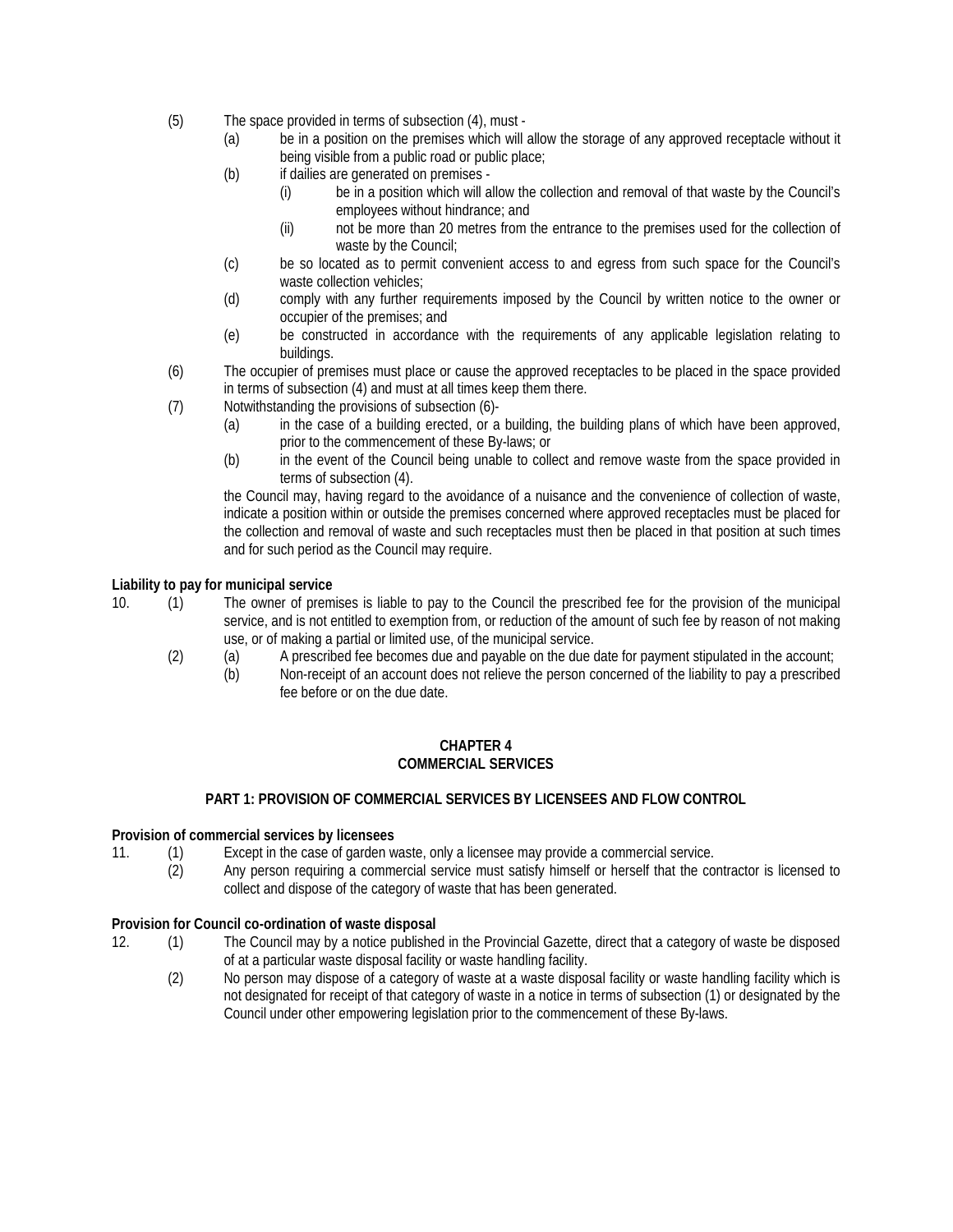### **PART 2: BUSINESS, INDUSTRIAL AND RECYCLABLE WASTE**

#### **Storage of business, industrial and recyclable waste**

- 13. (1) The owner or occupier of premises on which business, industrial or recyclable waste is generated, must ensure that until such time as that waste is collected by a licensee from the premises on which it was generated-
	- (a) the waste is stored in a bulk container or other approved receptacle; and
	- (b) no nuisance or health risk, including but not limited to dust, is caused by the waste in the course of generation, storage or collection.

# **Collection and disposal of industrial, business and recyclable waste**

14. (1) The owner or occupier of premises generating business, industrial or recyclable waste must ensure that-

- (a) the container in which the waste is stored, is not kept in a public place except when so required for collection;
- (b) the waste is collected by a licensee within a reasonable time after the generation thereof; and
- (c) that the service rendered by the licensee is only in respect of that portion of the business, industrial or recyclable waste authorised in the licence concerned.
- (2) A licensee must dispose of business, industrial and recyclable waste at an appropriately permitted waste handling facility or waste disposal facility in compliance with the provisions of sections 12(2) and 23.

### **PART 3: GARDEN WASTE AND BULKY WASTE**

#### **Storage, collection and disposal of garden waste and bulky waste**

- 15. (1) The owner or occupier of premises on which garden waste is generated may compost garden waste on the property, provided such composting does not cause a nuisance or health risk.
	- (2) The occupier of the premises on which garden waste is generated and not composted or on which bulky waste is generated must ensure that such waste is collected and disposed within a reasonable time after the generation thereof.
	- (3) Any person or licensee may remove garden waste and bulky waste, provided once such waste has been collected from the premises on which it was generated, it is deposited at a garden waste handling facility in accordance with the provisions of section 23.
	- (4) (a) At the written request of the occupier of premises, the Council may deliver an approved receptacle to the premises for the purpose of storing garden waste in addition to any approved receptacle delivered to the premises for the storage of domestic waste.
		- (b) The provisions of section 9, read with the necessary changes, apply to an approved receptacle delivered in terms of paragraph (a).
	- (5) If, in the course of providing the municipal service, the Council is of the opinion that it would cause inconvenience to members of the public not, at the same time, to remove garden and bulky waste, the Council may remove such waste if such waste has been placed in an approved receptacle in the space designated for domestic waste, in which event the prescribed fee for domestic waste, applies.

#### **PART 4: BUILDING WASTE**

#### **Generation of building waste**

- 16. (1) The owner or occupier of premises on which building waste is generated, must ensure that
	- (a) until disposal, all building waste, together with the containers used for the storage, collection or disposal thereof, is kept on the premises on which the waste was generated;
	- (b) the premises on which the building waste is generated, does not become unsightly or cause a nuisance as a result of accumulated building waste;
	- (c) any building waste which is blown off the premises, is promptly retrieved; and
	- (d) pursuant to any instruction from the Council, any structure necessary to contain the building waste is constructed.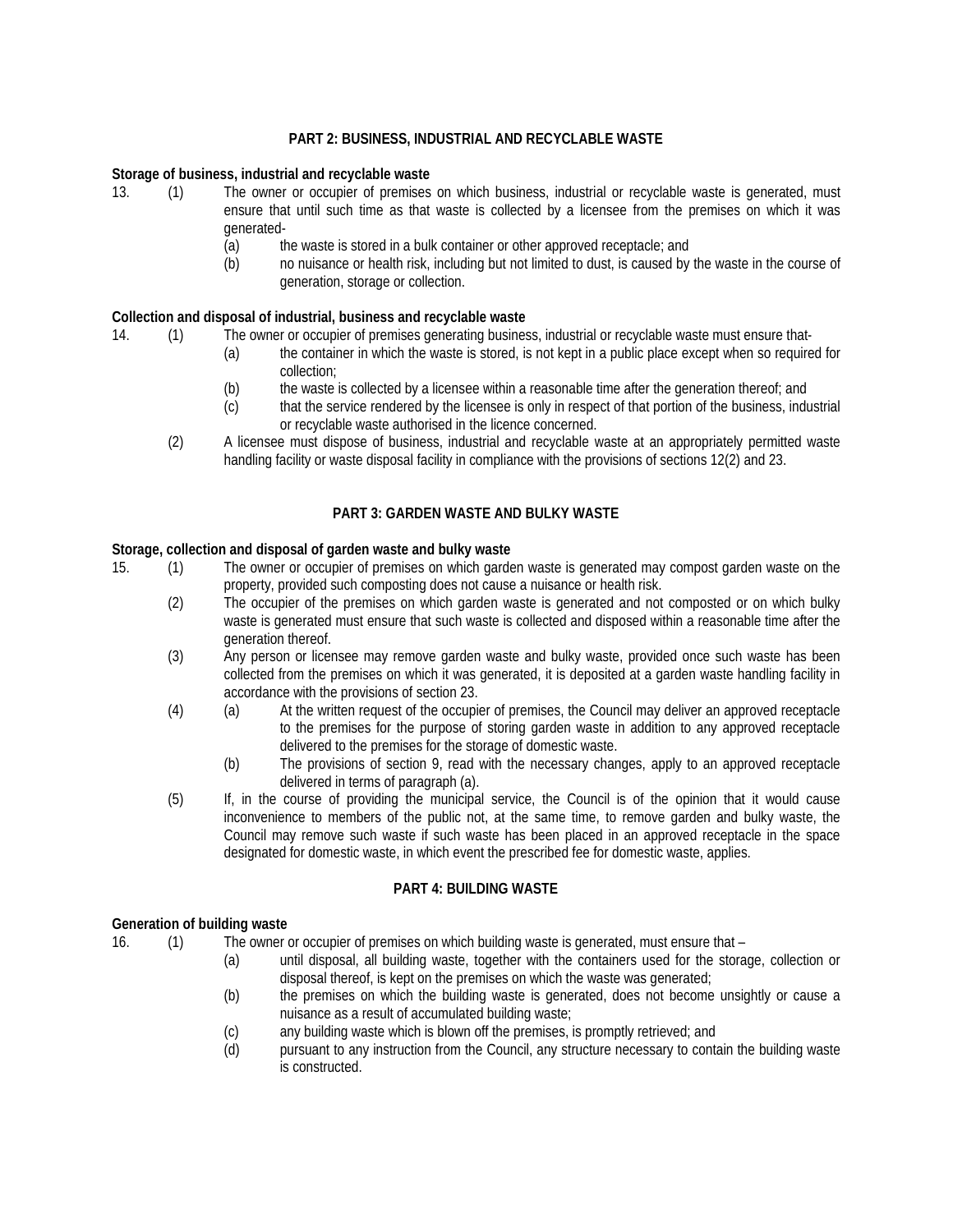### **Storage of building waste**

- 17. (1) The Council may, subject to the provisions of subsection (2), determine conditions to place a receptacle for the storage and removal of building waste on a verge.
	- (2) Every receptacle used for the storage and removal of building waste must
		- (a) have clearly marked on it the name, address and telephone number of the person in control of that receptacle;
		- (b) be fitted with reflecting chevrons or reflectors which must completely outline the front and the back thereof; and
		- (c) be covered at all times other than when actually receiving, or being emptied of, waste so that no displacement of its contents can occur.

### **Collection and disposal of building waste**

- 18. (1) The owner or occupier of premises on which building waste is generated, must ensure that the waste is disposed of by a licensee.
	- (2) All building waste must be disposed at a waste disposal facility designated for that purpose by the Council in terms of section 12, unless the Council has given written consent for the building waste to be used for the purpose of land reclamation or for recycling.

### **PART 5: SPECIAL INDUSTRIAL, HAZARDOUS OR HEALTH CARE RISK WASTE**

### **Generation of special industrial, hazardous or health care risk waste**

- 19. (1) No person may carry on an activity which will generate special industrial, hazardous or health care risk waste, without notifying the Council in writing, prior to the generation of such waste, of the composition of such waste, the estimated quantity to be generated, the method of storage, the proposed duration of storage, the manner in which it will be collected and disposed of, and the identity of the licensee who will remove such waste: Provided that if such waste is being generated as a result of activities which commenced prior to the commencement of these By-laws, the generator must notify the Council as contemplated in this subsection within 180 days of the commencement of these By-laws.
	- (2) If so required by the Council, the notification referred to in subsection (1) must be substantiated by an analysis of the composition of the waste concerned, certified by an appropriately qualified industrial chemist.
	- (3) The person referred to in subsection (1), must notify the Council in writing of any change occurring with respect to the generation, composition, quantity, method or location of disposal of the special industrial, hazardous, or health care risk waste.

### **Storage of special industrial, hazardous or health care risk waste**

- 20. (1) Any person carrying on an activity which generates special industrial, hazardous or health care risk waste, must ensure that such waste generated on the premises is kept and stored thereon until it is collected from the premises.
	- (2) Special industrial, hazardous or health care risk waste stored on premises, must be stored in such a manner that it does not become a nuisance or causes harm to human health or damage to the environment, and in accordance with the requirements of any applicable legislation relating to buildings.
	- (3) Special industrial, hazardous or health care risk waste must be stored in an approved receptacle and for a period not exceeding 90 days or any other maximum period stipulated by the Department of Water and Environmental Affairs, Provincial Government or Council, before collection.

### **Collection and disposal of special industrial, hazardous or health care risk waste**

- 21. (1) Only a licensee may transport special industrial, hazardous and health care risk waste and must do so in accordance with the requirements of the conditions of the licence issued to him or her under Chapter 6 as well as in the relevant SANS codes, in respect of the type of vehicle, the markings and manner of construction of such vehicle, procedures for safety and cleanliness, and documentation relating to the source, transportation and disposal of such waste, and subject to the requirements of any other legislation.
	- (2) A licensee licensed to collect and dispose of special industrial, hazardous or health care risk waste, must inform the Council at intervals stipulated in the licence issued under Chapter 6, of each removal of special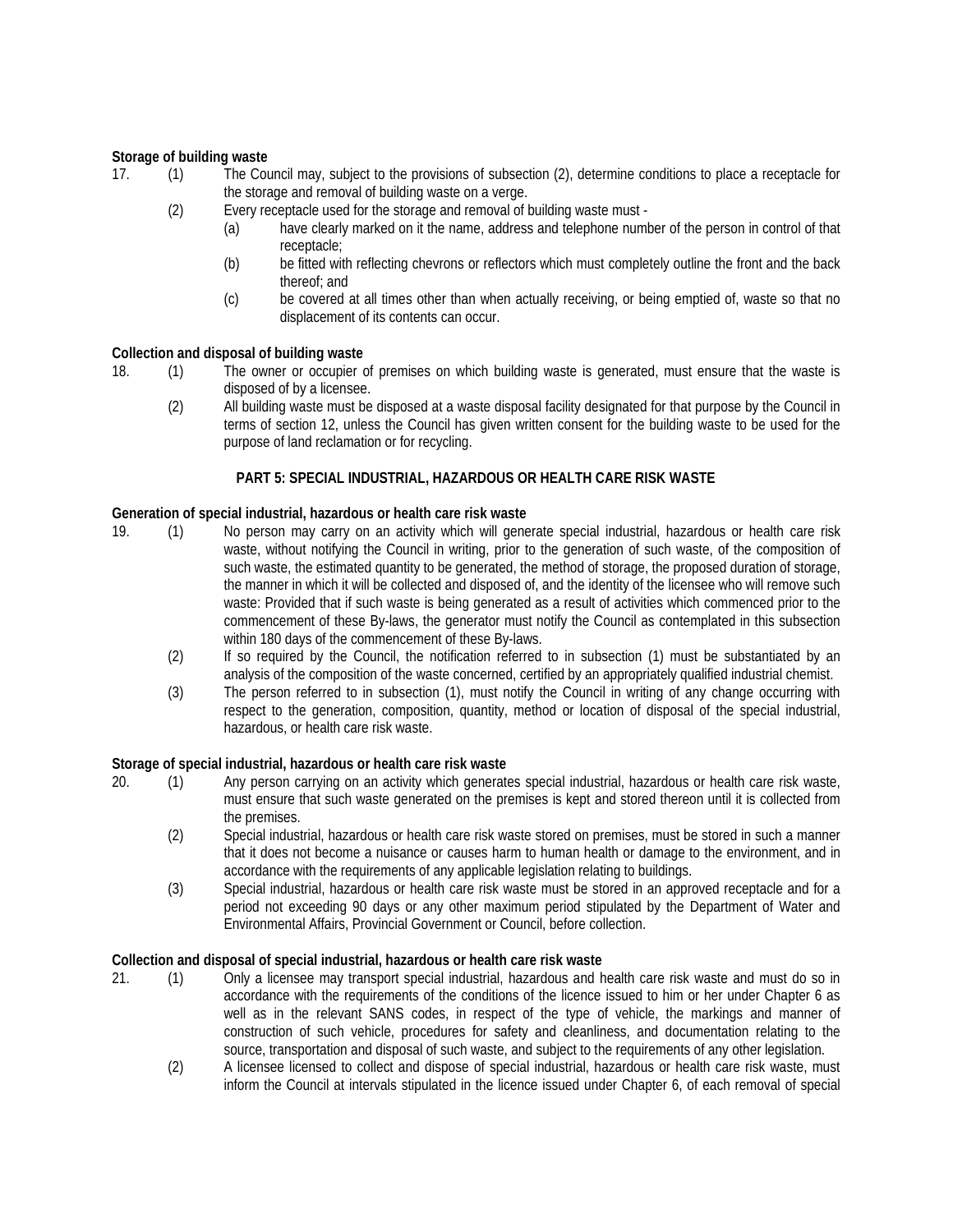industrial, hazardous or health care risk waste, the date of such removal, the quantity, the composition of the waste removed and the waste disposal facility at which the waste has been disposed of.

(3) A licensee must dispose of special industrial, hazardous or health care risk waste at a waste disposal facility designated by the Council as a waste disposal facility and in accordance with the provisions of section 23.

# **CHAPTER 5 TRANSPORTATION AND DISPOSAL OF WASTE**

## **Transportation of waste**

- 22. (1) No person may-
	- (a) operate a vehicle for the conveyance of waste upon a public road unless the vehicle has a body of adequate size and construction for the type of waste being transported;
	- (b) fail to maintain a vehicle used for the conveyance of waste in a clean, sanitary and roadworthy condition at all times;
	- (c) fail to cover loose waste on an open vehicle with a tarpaulin or suitable net; and
	- (d) cause or permit any waste being transported in or through the municipal area to become detached, leak or fall from a vehicle transporting it, except at a waste disposal facility.
	- (2) Subject to the provisions of subsection (1), all transportation of waste must comply with the National Road Traffic Act, 1996 (Act No. 93 of 1996).

### **Disposal of waste**

- 
- 23. (1) (a) Waste generated in the municipal area must be disposed of at a waste disposal facility where such disposal is permitted by the Council.
	- (b) In disposing of waste, a licensee must comply with the provisions of section 12(2) and with the provisions of any other law regulating the disposal of waste.
	- (2) No person may burn waste either in a public or private place, for the purpose of disposing of that waste.<br>(3) No person may incinerate waste either in a public or private place, except in an incinerator at a place y
	- No person may incinerate waste either in a public or private place, except in an incinerator at a place where the relevant national or provincial authorities permit such incineration, or at a place designated by the Council for that purpose.
	- (4) Notwithstanding the provisions of subsection (1), a person may dispose of those forms of recyclable waste specified by the Council in a notice in terms of section 12 at a designated garden waste handling facility, but may do so only if all such waste is brought to the facility in a vehicle able to carry a maximum load of one tonne or less.
	- (5) The disposal of waste at any waste disposal facility is, in addition to any condition imposed by the National Department of Water Affairs and Forestry, subject to such conditions as the Council may impose, including the hours of opening and closing, the nature of the waste which may be disposed of, the position in any such waste disposal facility in which the waste may be placed and any other matter which the Council considers necessary to ensure the environmentally sound management of waste.
	- (6) Every person who enters a waste disposal facility must
		- (a) enter a waste disposal facility at an access point determined by the person in charge of the waste disposal facility;
		- (b) at the request of the person in charge of a waste disposal facility, provide the Council or that person with any information regarding the composition of the waste disposed of or to be disposed of; and
		- (c) comply with any instruction by the person in charge of a waste disposal facility in regard to access to, the actual place where, and the manner in which, waste must be deposited.
	- (7) No person may-
		- (a) bring any liquor or intoxicating or narcotic substance onto a waste disposal facility or enter such facility under the influence of liquor or such substance;
		- (b) enter a waste disposal facility for any purpose other than the disposal of waste in terms of these By-laws, unless authorised to do so by the person in charge of the waste disposal facility or the Council and then only at such times and subject to such conditions as the Council or such person may impose;
		- (c) dispose of waste at a waste disposal facility where the disposal of the waste concerned is not permitted; or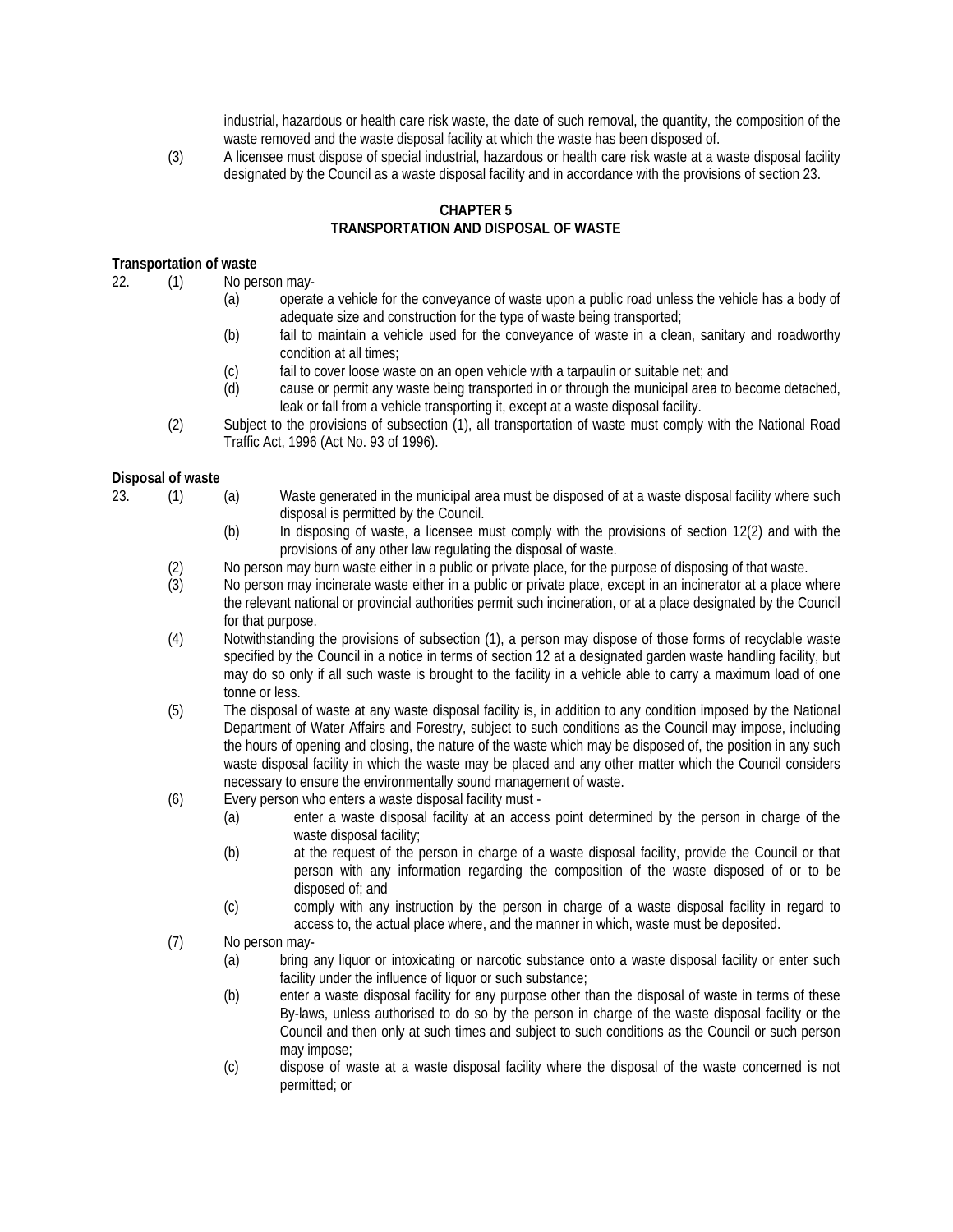- (d) light a fire on a waste disposal facility without the prior written consent of the person in charge of that facility.
- (8) Any person who contravenes subsection (7)(c) is liable for all costs reasonably incurred by the Council in removing or otherwise dealing with the waste concerned.
- (9) The person in charge of a waste disposal facility may at any time require a vehicle or a container on a vehicle brought into the waste disposal facility for the purposes of disposing of waste, to be weighed at a weighbridge.
- (10) The person in charge of a waste disposal facility or an authorised official may, at a waste disposal facility, inspect the content and nature of waste to be disposed of or processed and may take samples and test any waste found on any vehicle to ascertain its composition.
- (11) Any person contravening any preceding provision of this section, may be refused entry or instructed by the person in charge to leave a waste disposal facility and if such person fails or refuses to comply with such instruction, he or she may be removed from such facility by a person in charge of a waste disposal facility.
- (12) No person may store waste for more than 90 consecutive days, unless the person has a license in respect of the premises concerned for a waste disposal facility issued in terms of the National Environmental Management: Waste Act, 2008 (Act No. 59 of 2008).

# **CHAPTER 6 LICENSEES**

# **Licence requirements**

- 24. (1) Subject to the provisions of section 32, no person may collect or transport any of the following waste streams without having obtained from the Council, and being in possession of a licence authorising such collection and transportation:<br>(a) business
	- business (bulk containerised) waste;
	- (b) industrial waste;
	- (c) special industrial waste;
	- (d) hazardous waste;
	- (e) recyclable waste
	- (f) health care risk waste; and
	- (g) building waste.
	- (2) A licence issued under this Chapter:
		- (a) is incapable of cession or assignment without the prior written consent of the Council;
		- (b) is valid only for the category of waste specified therein; and (c) expires one year after the date of issue subject to the provis
		- expires one year after the date of issue subject to the provisions of sections 28(4) and 32(2).

# **Licence applications**

- 25. (1) An application for a licence to provide a commercial service must be:
	- (a) made in writing on a form prescribed by the Council and accompanied by the documentation specified in that form; and
	- (b) accompanied by the prescribed fee.
	- (2) The Council must consider each application, having regard to the following:
		- (a) the applicant's compliance, where relevant, with the National Road Traffic Act, 1996 (Act No. 93 of 1996), and with these By-laws;
		- (b) the environmental, health and safety record of the applicant; and
		- (c) the nature of the commercial service to be provided.
	- (3) Before considering an application made in terms of subsection (1), the Council may require the applicant to furnish such information as it may require.
	- (4) After considering the application in terms of subsection (2), the Council must either—
		- (a) approve the application by issuing a licence subject to any condition it may impose; or
		- (b) reject the application.
	- (5) If the Council fails to consider and grant or reject a licence application within 60 days of its receipt of the application, it must inform the applicant in writing that the period for consideration is extended and must inform the applicant of the date by which a decision will be made.

## **Suspension and revocation of licences**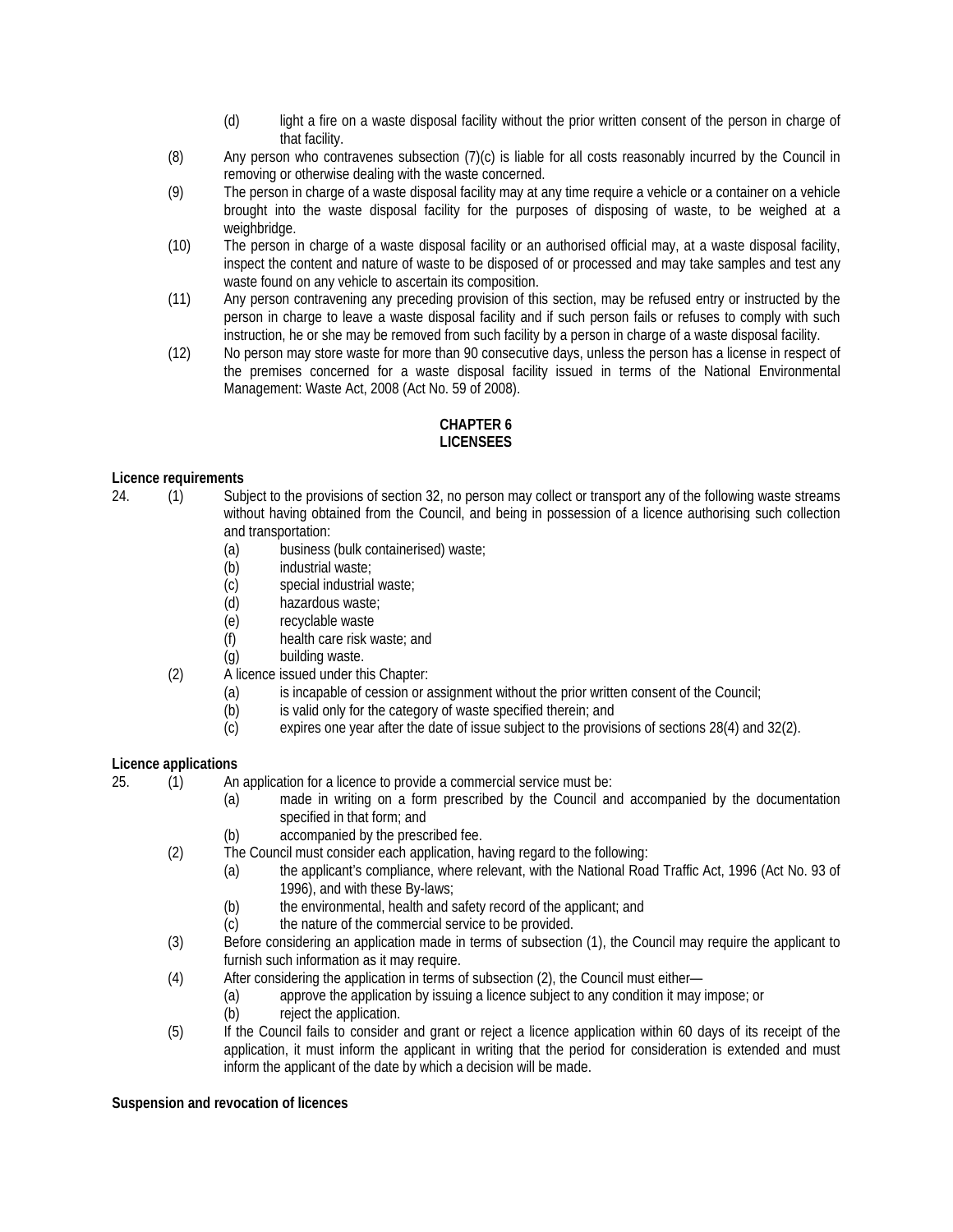- 26. (1) A licence issued under this Chapter may be suspended or revoked by the Council on the grounds that the licence holder—
	- (a) has failed to comply with any provision of these By-laws;
	- (b) has failed to comply with any provision of any national or provincial legislation which regulates the collection, transportation or disposal of waste;
	- (c) has failed to comply with any licence condition contemplated in section  $25(4)(a)$ ; or
	- (d) on any other ground which the Council considers relevant, which is fair and reasonable in the circumstances.
	- (2) A licence may only be suspended or revoked after
		- (a) the licence holder has been given written notice that the Council is considering the suspension or revocation of the licence; and
		- (b) after the licence holder has been given a period of 30 days after service of the notice to make representations to the Council as to why the licence should not be suspended or revoked.
	- (3) The Council must
		- (a) make a decision within 14 days of receipt of the representations contemplated in subsection (2)(b), if any, or within 14 days after the licence holder informed the Council that he or she does not wish to make representations, or if no representations are received, within 14 days of the expiry of the period referred to in subsection (2)(b); and
		- (b) inform the licence holder of its decision in writing within seven days of making it.
	- (4) Subject to the provisions of the Promotion of Access to Information Act, 2000 (Act No. 2 of 2000), the Council may not disclose any confidential commercial information submitted as part of a licence application procedure to any person other than a Council official requiring such information to perform his functions for the purposes of these By-laws.

## **Licence terms and conditions**

- 27 (1) When issuing a licence under this Chapter, the Council may, subject to the provisions of subsection (2), impose any reasonably necessary condition in furthering national, provincial or Council, waste management policy.
	- (2) Any licence issued under this Chapter must
		- (a) specify the licence period contemplated in section 24(2)(c) and the procedure for renewal of the licence;
		- (b) specify every category of waste which the licence holder may collect and transport;
		- (c) contain a requirement that the licence holder must comply with, and ensure compliance by his or her employees, agents and sub-contractors, with these By-laws and applicable national and provincial legislation; and
		- (d) require the licence holder to keep monthly written records on a form prescribed by the Council of the quantities of each category of waste collected and transported during the licence period.

## **Renewal of licences**

- 28. (1) A licence holder who wishes to renew his or her licence must apply to renew the licence concerned at least 90 days prior to the expiry of the existing licence.
	- (2) The Council must consider and grant or reject a licence renewal application within 60 days of the receipt of the application subject to the provisions of section 25(3) and in accordance with section 25(4).
	- (3) If the Council fails to consider and grant or reject a licence renewal application within 60 days, it must inform the applicant in writing that the period for consideration is extended and must inform the applicant of the date by which a decision will be made.
	- (4) A licence in respect of which application for renewal has been made in terms of subsection(1), remains valid until a final decision has been made in respect of that application.

### **Display of licences**

- 29. (1) Upon issuing a licence under this Chapter, the Council must issue to the licence holder a numbered sticker for each vehicle to be used for the purpose concerned confirming that the licence holder is authorised to collect and transport the category of waste specified on the sticker.
	- (2) The stickers must vary in colour for each category of waste.
	- (3) The licence holder must affix such sticker to each vehicle to be utilised to provide the service and display the sticker at all times.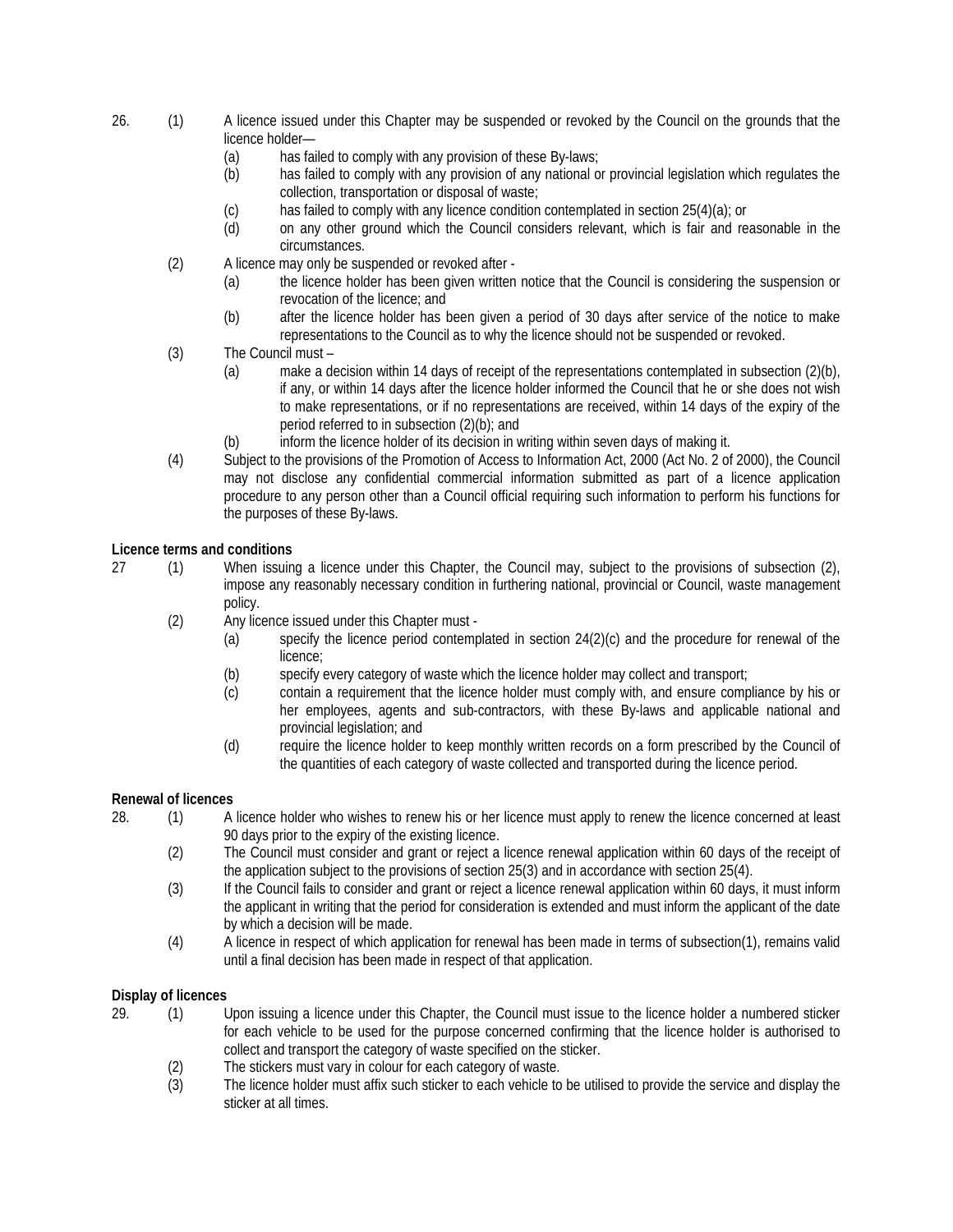(4) Waste for processing or disposal at a waste disposal facility will be only be received at such facility from a contractor who is licensed and on whose vehicle a sticker required in terms of subsection (3), is displayed.

# **Prohibited conduct**

- 30. No licence holder may
	- (a) intentionally or negligently operate in contravention of any condition of the licence concerned;
	- (b) intentionally or negligently fail or refuse to give information, when required to do so in terms of these By-laws, or give false or misleading information;
	- (c) intentionally or negligently fail to take all reasonable steps to prevent a contravention of these By-laws, by any act or an omission of his or her employee acting in the course and scope of his or her duties, or
	- (d) collect or transport any waste except in a properly constructed, watertight vehicle or in a suitable container that prevents spillage of waste, the suitability of the vehicle to be dependent on the waste stream contemplated in section 24(1), to be collected or transported, as specified in the National Road Traffic Act, 1996 (Act No. 93 of 1996).

### **Exemptions**

31. The Council may, having regard to the main objects of these By-laws contemplated in section 3(1), and its local waste plan, by notice in the Provincial Gazette, exempt any type of commercial service from any provision of this Chapter to the extent and subject to the terms specified in such notice.

## **Transitional provisions**

- 32. (1) Any person who is at the commencement of these By-laws lawfully providing a commercial service for which a licence is required under this Chapter, must within 90 days of such commencement, make application for a licence in terms of section 25, failing which such person's right to provide such service lapses.
	- (2) If an application is submitted in terms of subsection (1), the applicant may continue to provide the commercial service in respect of which the application has been made until a final decision has been taken in respect of that application.

# **CHAPTER 7**

# **ACCUMULATING WASTE, LITTERING, DUMPING AND ABANDONED ARTICLES**

### **Accumulating waste**

33. Every owner and occupier of premises must keep those premises clean and free from any waste which is likely to cause a nuisance, harm to human health or damage to the environment.

### **Duty to provide facilities for litter**

- 34. (1) The Council, or owner in the case of privately owned land, must take reasonable steps to ensure that a sufficient number of approved receptacles are provided for the discarding of litter by the public, on any premises to which the public has access.
	- (2) The Council, or owner of privately owned land, must ensure that every receptacle provided in terms of subsection (1), is –
		- (a) maintained in good condition;
		- (b) suitably weighted or anchored so that it cannot be inadvertently overturned;
		- (c) constructed in such a manner as to ensure that it is weatherproof and animal proof;
		- (d) of a suitable size so that the receptacles on the premises are capable of containing all litter likely to be generated on the premises;
		- (e) placed in a location convenient for the use by users and occupants of the premises to discourage littering or the accumulation of waste; and
		- (f) emptied and cleansed periodically to ensure that no receptacle or its contents become a nuisance.

# **Prohibition of littering**

- 35. (1) No person may
	- (a) cause litter;
	- (b) sweep any waste into a gutter, onto a road reserve or onto any other public place;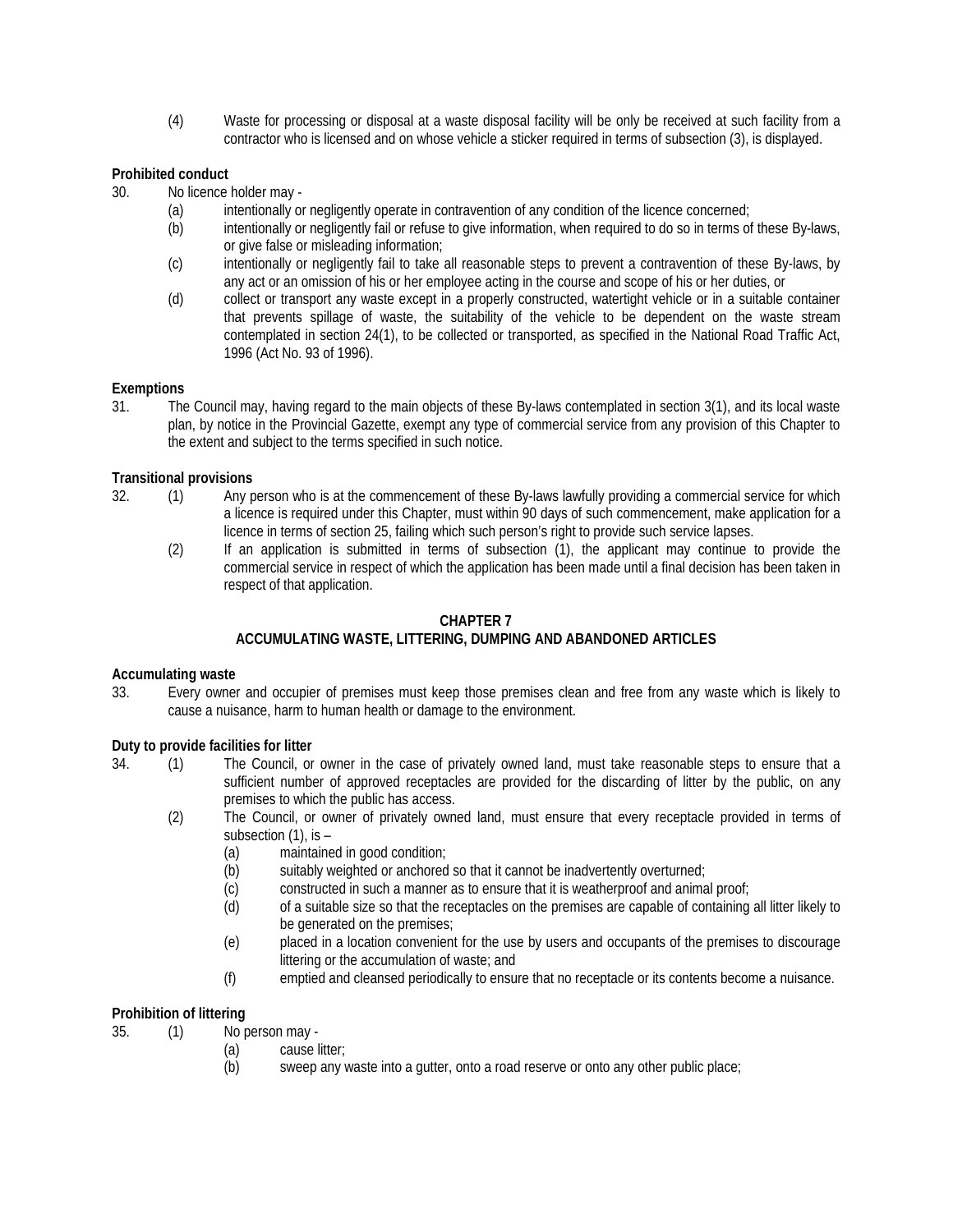- (c) disturb anything in, or remove anything from any receptacle which has been placed for the purposes of collecting litter in such a manner as to cause any of the contents of the receptacle to spill from it; or
- (d) allow any person under his or her control to do any of the acts referred to in paragraph (a), (b) or (c).
- (2) Notwithstanding the provisions of subsection (1), the Council, or the owner in the case of privately owned land to which the public has access, must within a reasonable time after any litter has been discarded, dumped or left behind, remove such litter or cause it to be removed from the premises concerned to prevent the litter from becoming a nuisance.

### **Prohibition of dumping and abandoning articles**

- 36. (1) No person may deposit or permit the depositing of any waste, whether for gain or otherwise, upon any land or in any building of which he or she is the owner or occupier except if such deposit is made in accordance with the provisions of these By-laws.
	- (2) Subject to any provision to the contrary contained in these By-laws, no person may leave any article or allow any article under his or her control to be left at a place with the intention of abandoning it.
	- (3) No person may dump waste.
	- (4) Any article, other than a motor vehicle deemed to have been abandoned as contemplated in regulation 320 of the National Road Traffic Regulations, 2000, made under the National Road Traffic Act, 1996 (Act No. 93 of 1996), which, in the light of such factors as the place where it is found, the period it has been at such place and the nature and condition of such article, is reasonably considered by the Council as having been abandoned, may be removed and, subject to the provisions subsection (6), disposed of by the Council as it deems fit.
	- (5) The Council may remove and, subject to the provisions of subsection (6), dispose of any article which is chained or fastened to any pole, parking meter or any other property of the Council as it deems fit.
	- (6) If an article contemplated in subsection (4) or (5), is, in the opinion of the Council, of significant financial value, the Council may not dispose of it unless it has published a notice in a newspaper circulated in the area where the article was found, describing the article, stating the Council's intention to dispose of it and inviting the owner, or person legally entitled thereto, to claim the article within 30 days of the date of publication of the notice and such article may only be disposed of if no valid claim is made during such period.

#### **CHAPTER 8 AUTHORISED OFFICIALS**

### **Identification documents**

- 37. (1) An authorised official must, upon appointment, be issued with an identification document by the Council which must state the name and powers and function of that official, and include a photograph of the official.
	- (2) An authorised official, exercising his or her powers or performing his or her functions and duties for the purposes of these By-laws, must present an identification document issued in terms of subsection (1) on demand by a member of the local community.

### **Powers of authorised officials**

- 38. (1) In addition to the powers, functions and duties an authorised official or designated officer has by virtue of his or her appointment as such, an authorised official, may with the consent of the owner or person in charge of a vehicle or other mode of conveyance, search that vehicle or other mode of conveyance found in any place other than on premises not belonging to the Council.
	- (2) If consent is not obtained in terms of subsection (1), a vehicle or other mode of conveyance may be searched or stopped and searched, only pursuant to a warrant issued by a justice of the peace as contemplated in sections 3 and 4 of the Justices of the Peace and Commissioners of Oaths Act, 1963 (Act No. 16 of 1963).
	- (3) (a) If, in the opinion of an authorised official, any search of a vehicle or other mode of conveyance, in terms of subsection (1) or (2), gives rise to the reasonable apprehension that the presence of waste in or on such vehicle or other mode of conveyance is a serious and immediate danger to human health or to the environment, the authorised official must instruct the owner or person in control of the vehicle concerned in writing to take the steps specified in that instruction which, in the